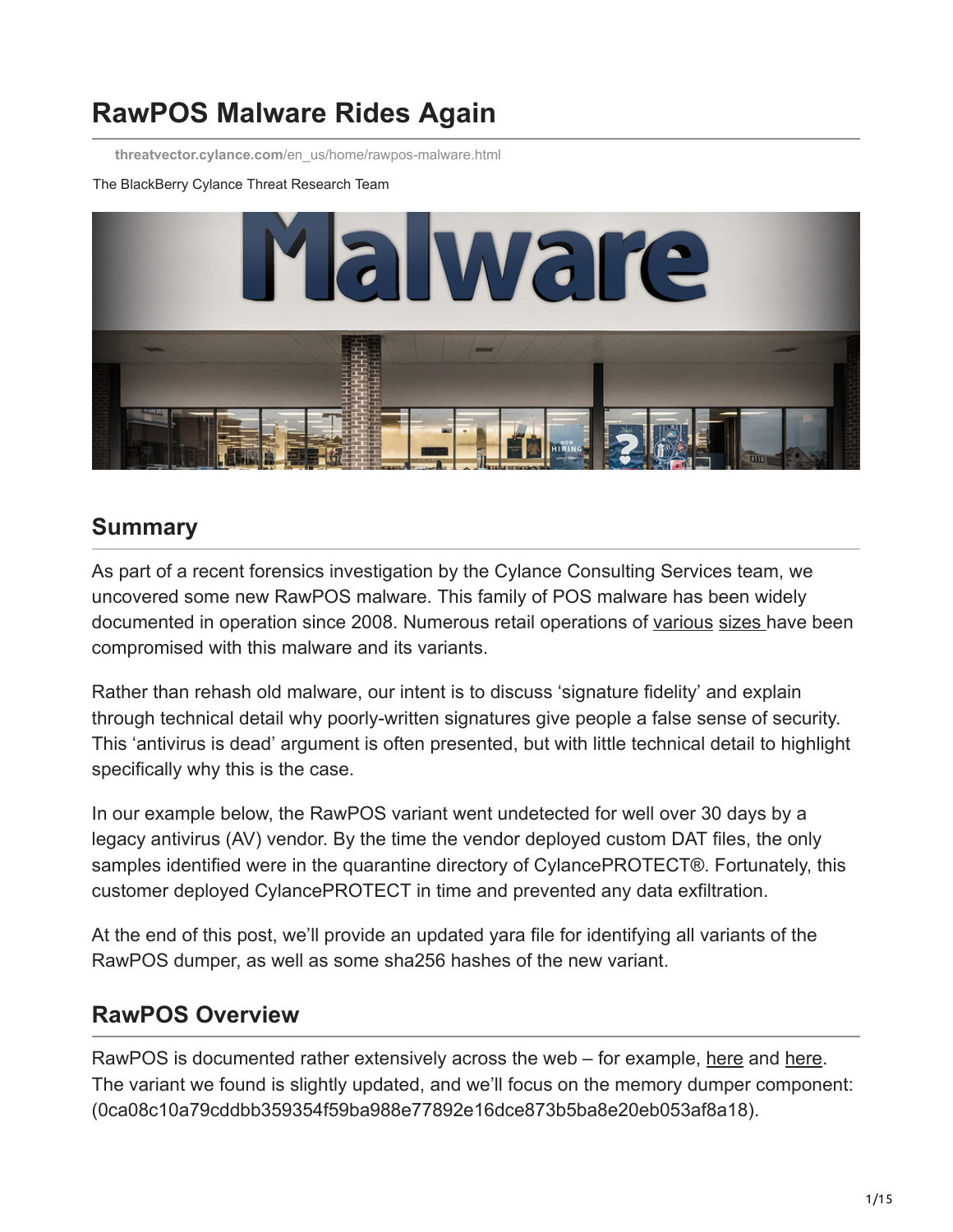There also appears to be three open source signatures located on Github:

[https://raw.githubusercontent.com/mattulm/sfiles\\_yara/master/pos/rawpos\\_POS.yar](https://raw.githubusercontent.com/mattulm/sfiles_yara/master/pos/rawpos_POS.yar) [https://raw.githubusercontent.com/mattulm/sfiles\\_yara/master/pos/RawPOS2015\\_dumper\\_ol](https://raw.githubusercontent.com/mattulm/sfiles_yara/master/pos/RawPOS2015_dumper_old.yar) d.yar

[https://github.com/mattulm/sfiles\\_yara/blob/master/pos/RawPOS2015\\_dumper.yar](https://github.com/mattulm/sfiles_yara/blob/master/pos/RawPOS2015_dumper.yar)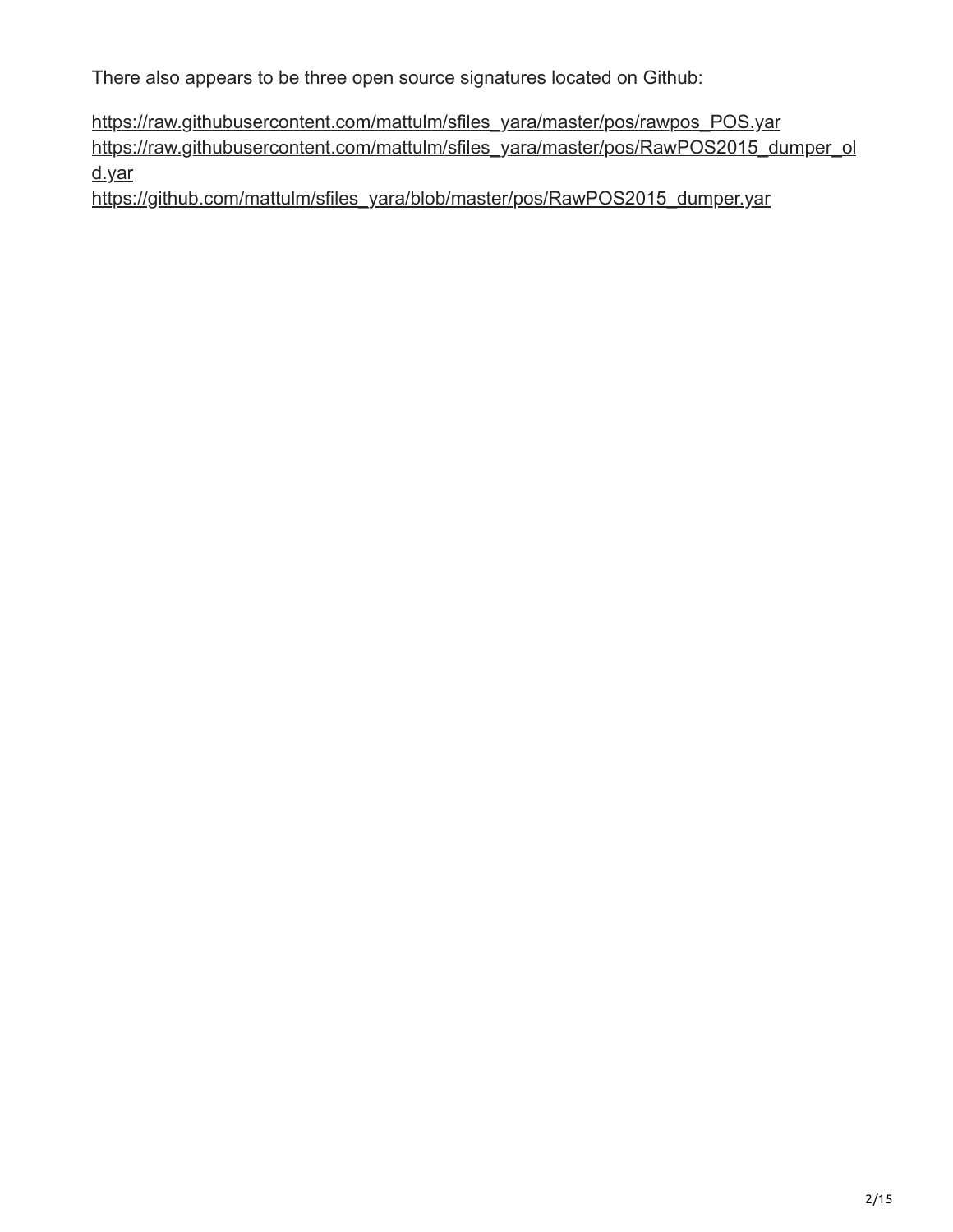## **Fig1-RawPOS**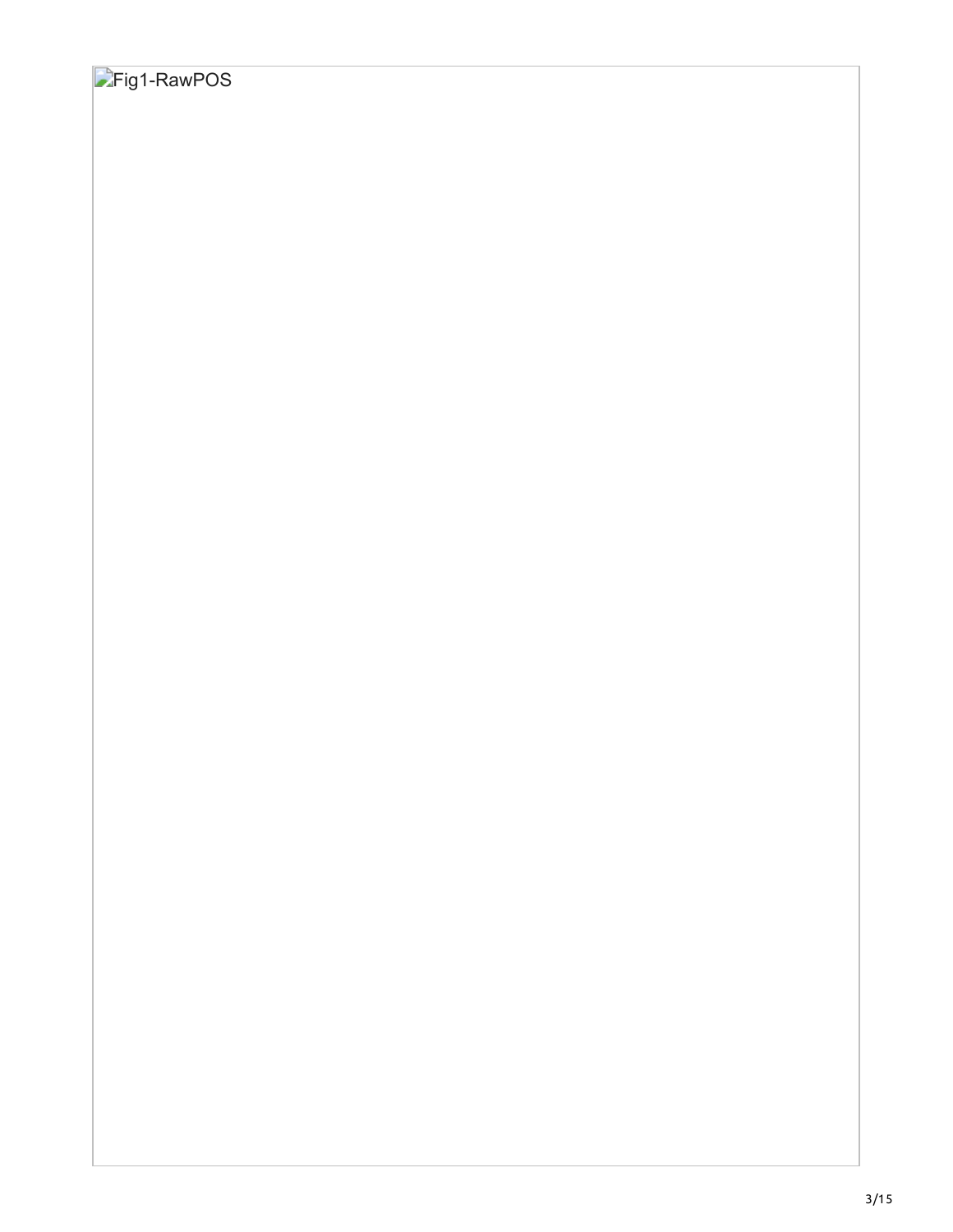The above signature relies mostly on string literals and requires little developmental effort to adjust to evade, as we'll see later.

### **Code Diff Analysis**

This level of analysis will explore the functional changes to the code itself. We'll highlight differences between two variants of the same memory dump component. One sample was compiled in March 2015, and the updated variant was compiled in January 2017. The resulting diff analysis shows little functional change. The new variant is largely similar to the 2015 variant.

This program has an updated naming scheme for where it places the dumped memory files. It also removes the 'help' text from the binary. As of writing, this file was undetected by the legacy AV vendor we used in this instance. Let's compare this version with the previous version that was documented in March 2015

(252C13FE7A7E4F1E9E9227678C7156630A9D15AA457ADD2FF8EA5BCDB3403CD4) to see what changed.

We'll use binary diffing to compare the code changes between the two variants to show the developmental effort the author used to create the new variant. Often when malware is updated, small changes will be added to the code base to enable new functionality or to evade legacy AV signatures. The tool we'll use is [diaphora](https://github.com/joxeankoret/diaphora), which is a great open-source resource. Diaphora takes an IDA database as input and compares against a second IDA database to determine what code regions are similar. Some screenshots highlighting some of the analysis between the two hashes are listed below.

Of the 454 functions identified within this binary, 445 are 100% matches with the 2015 (252C13FE7A7E4F1E9E9227678C7156630A9D15AA457ADD2FF8EA5BCDB3403CD4) variant.

The remaining nine functions are partial matches.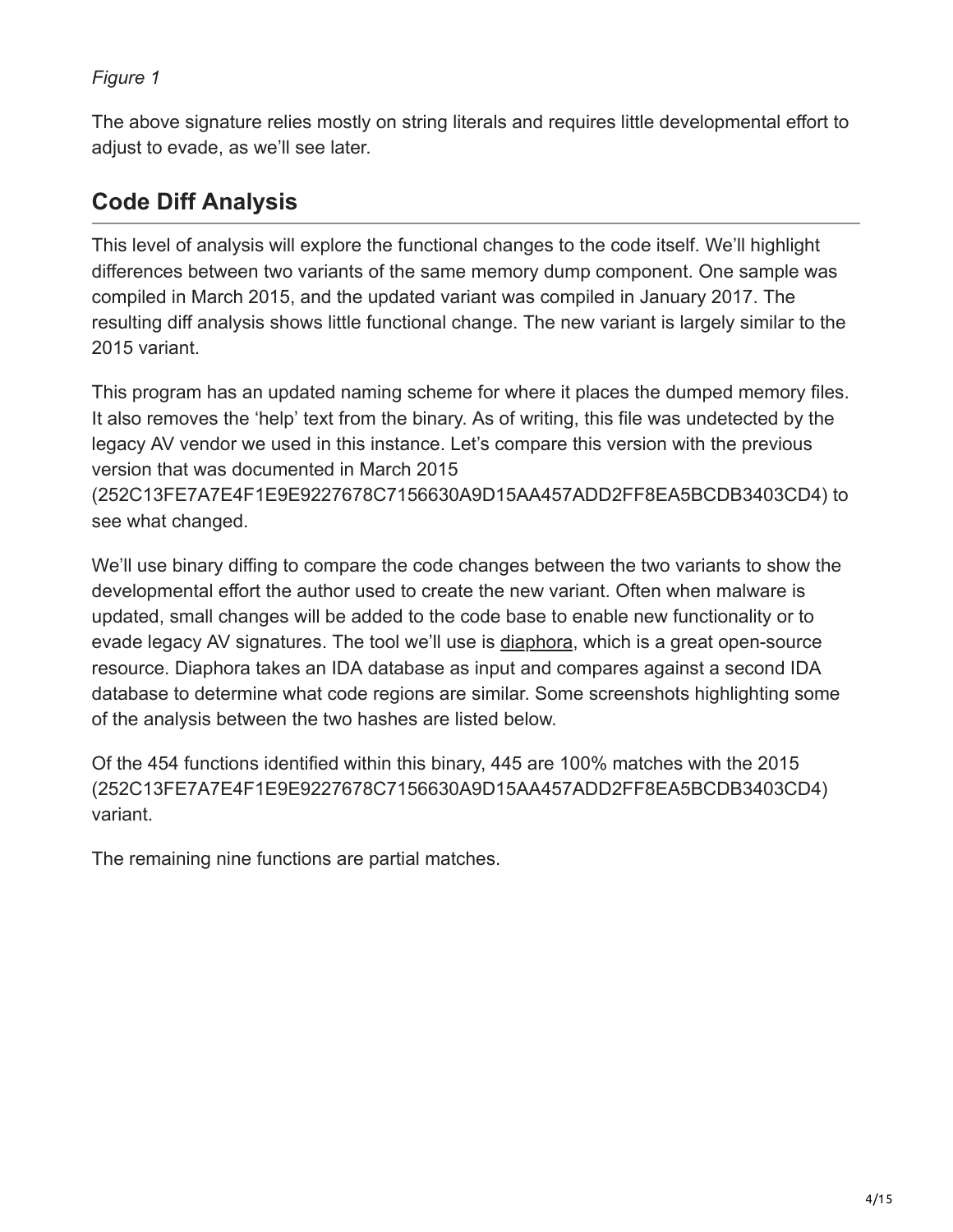## **Fig2-RawPOS**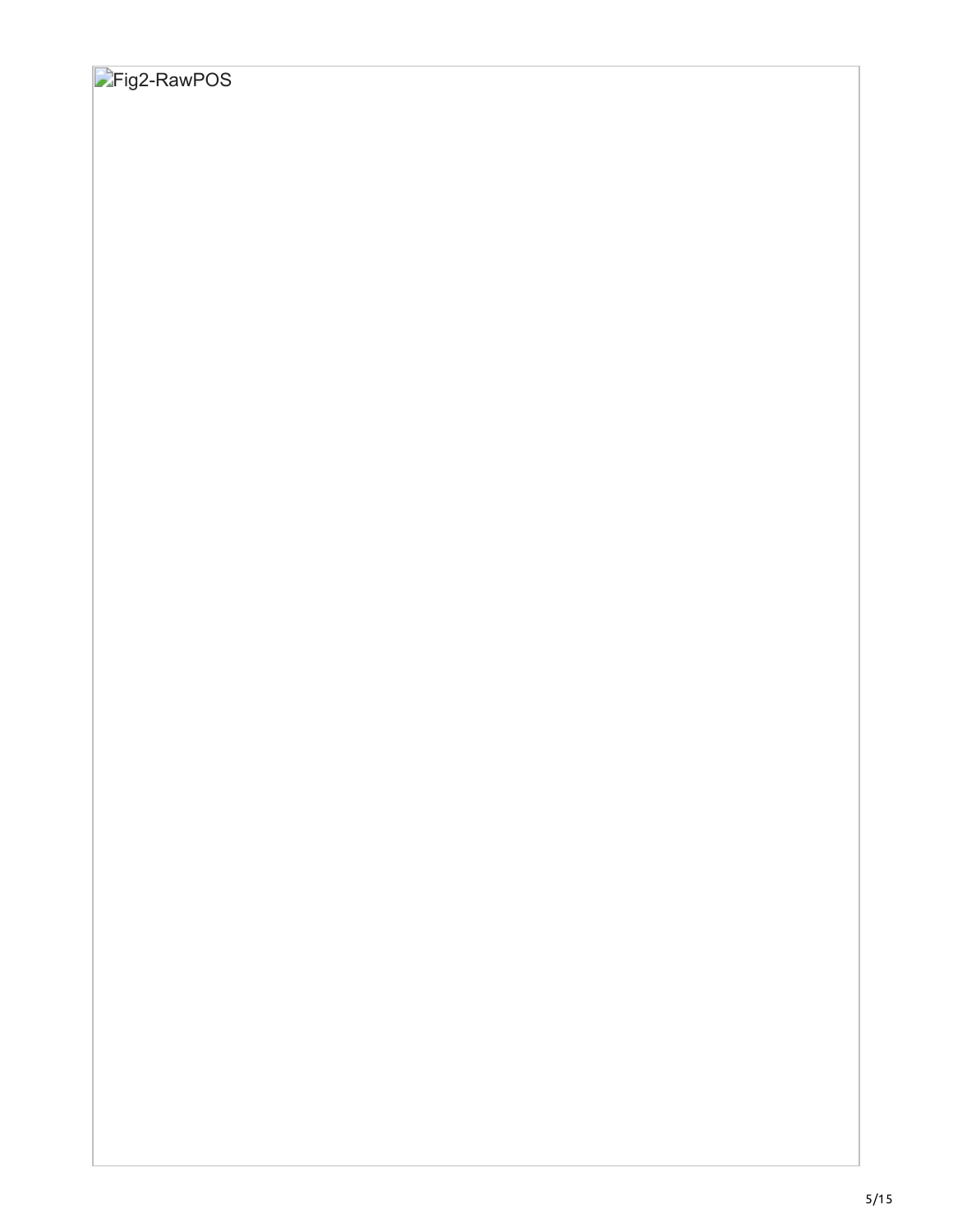Three functions appear in the older variant only: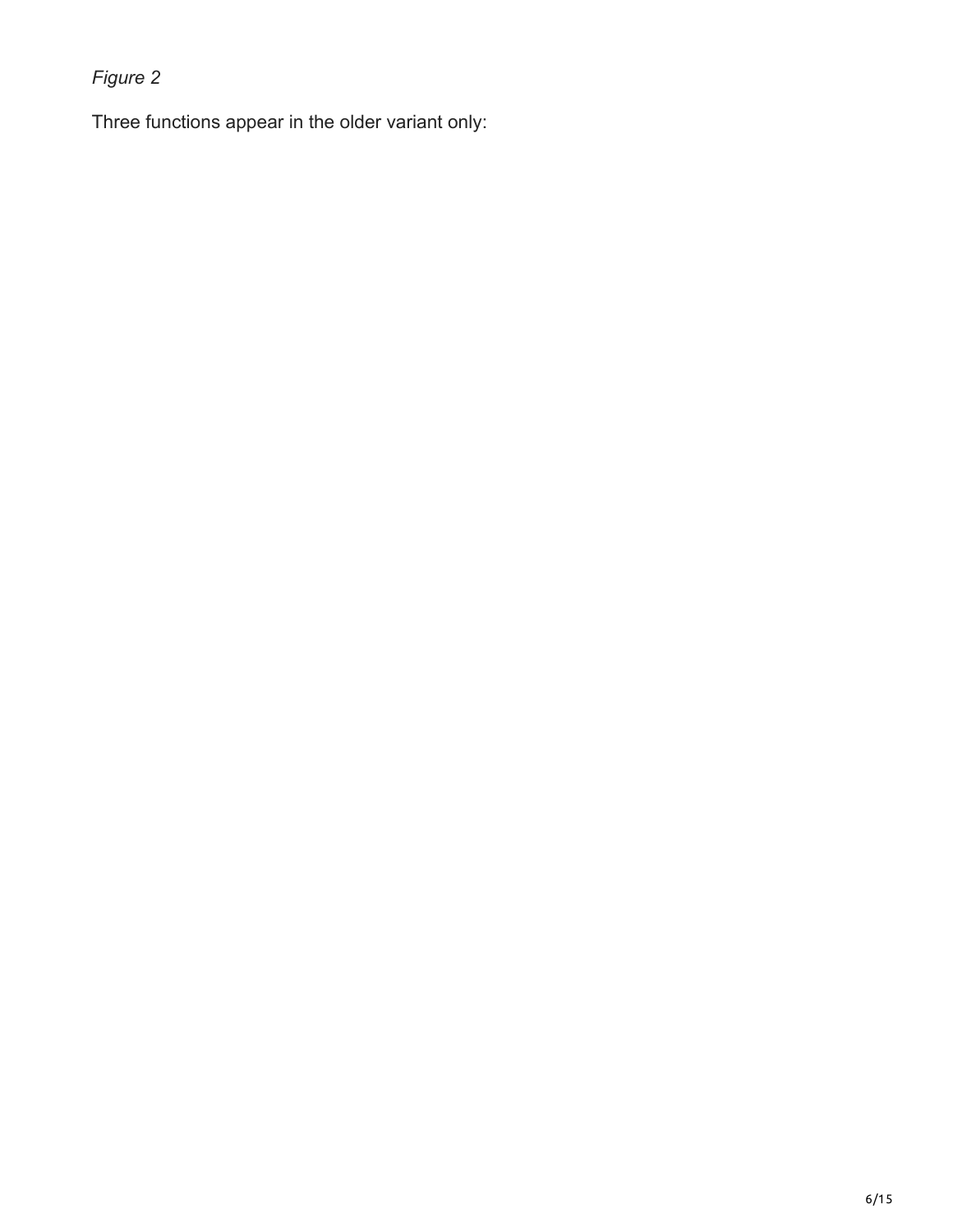## **Fig3-RawPOS**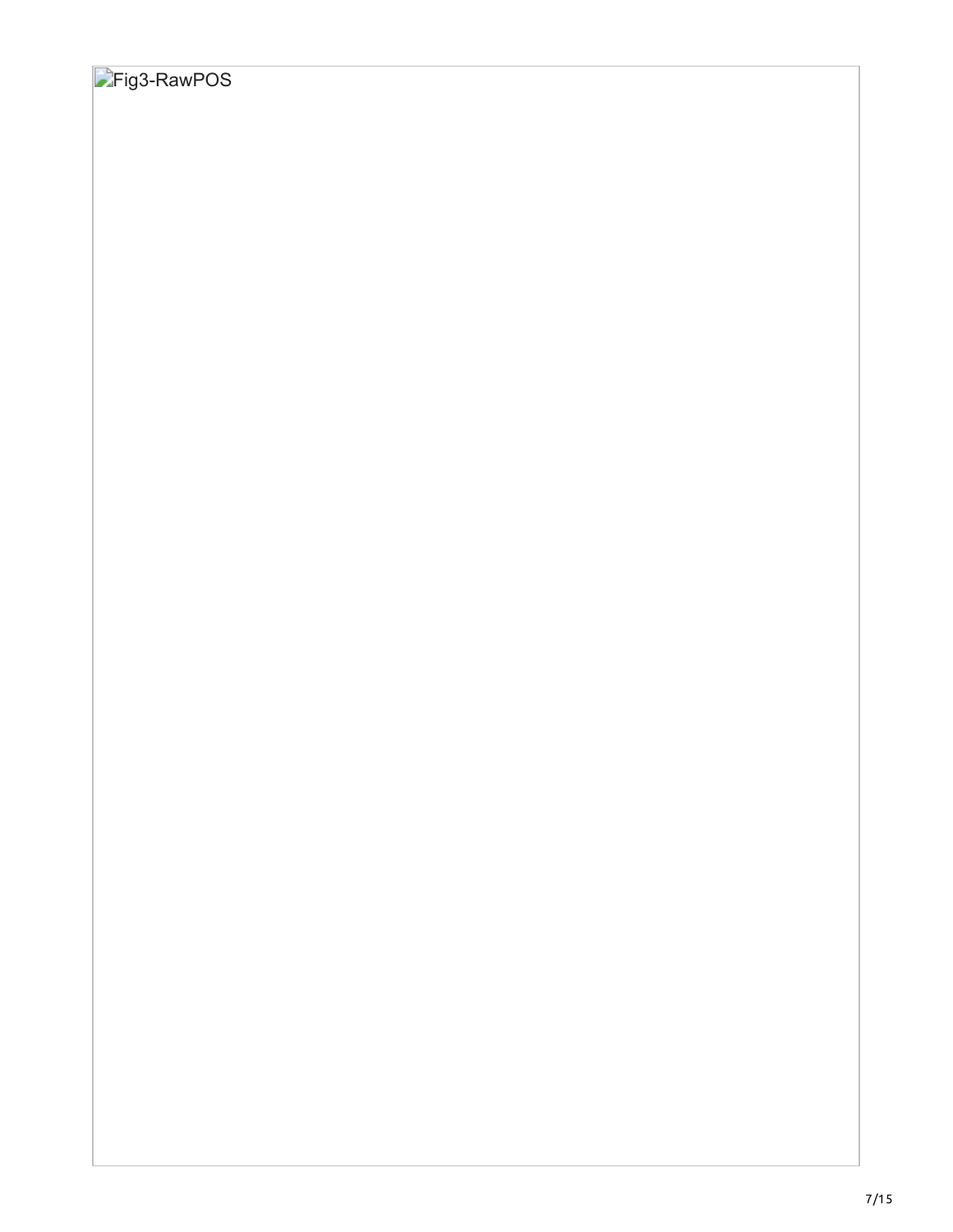Only three unmatched functions are missing in the new variant. 0040146E is the original functional version of the snapshotting module that has been removed (as discussed below). 004013EC is contained within the new variant at location 004012C9, but has no crossreferences to this code from within the binary per the IDA disassembly. 004013A0 has been removed completely in the new version, as this was the calling function to 004012C9 in the 2015 variant.

Two new functions appear only in the newer variant:

**Fig4-RawPOS** 

### *Figure 4*

The two unmatched functions are a statically-linked strcpy and a snapshot by pid function located at 00401A6C. The disassembly of the snapshot by pid function is pictured below. This allows the memory dumper to take a snapshot if you provide a pid function. This functionality was contained within the 2015 version and is located at 0x40146E. The disassembly is below.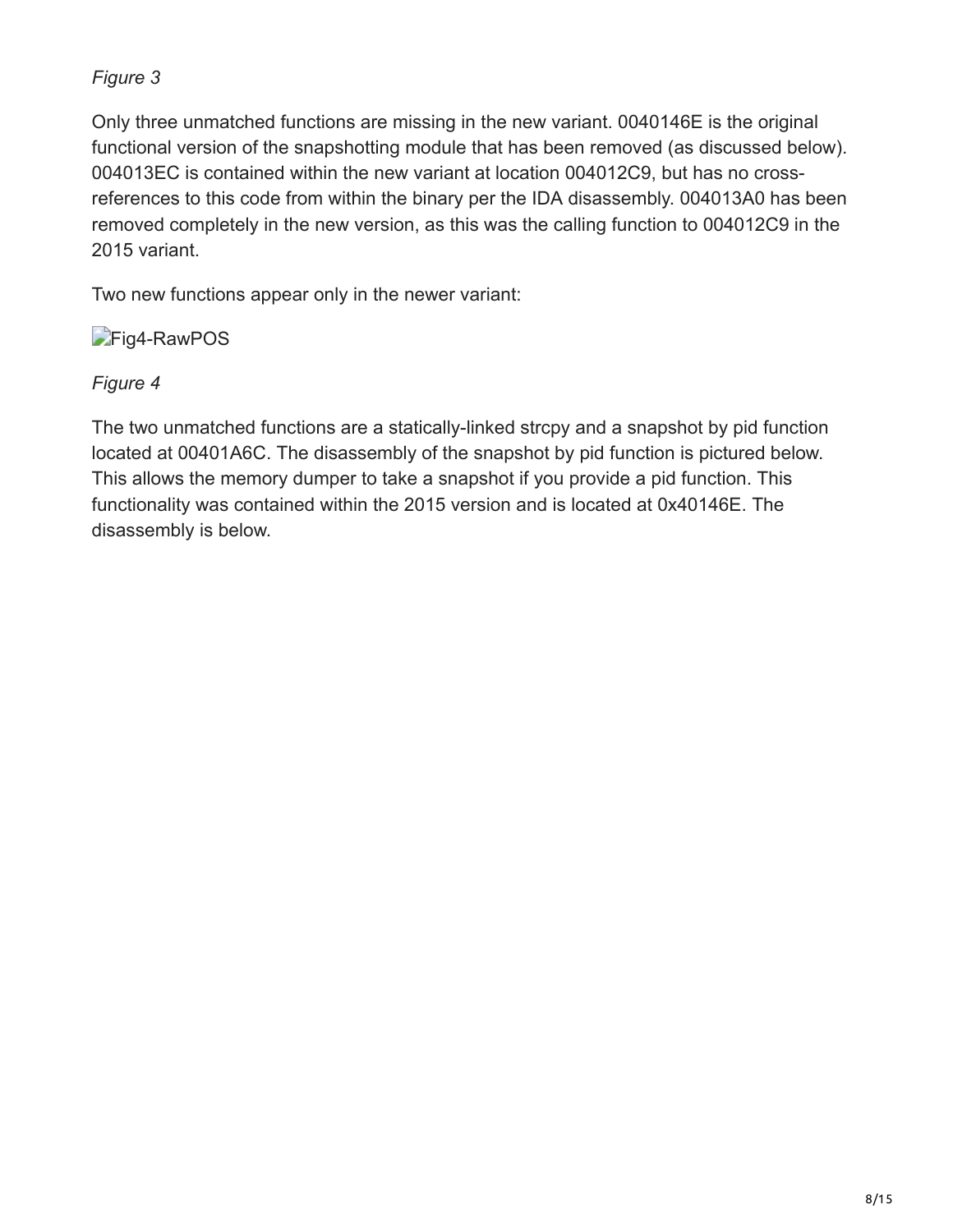## **Fig5-RawPOS**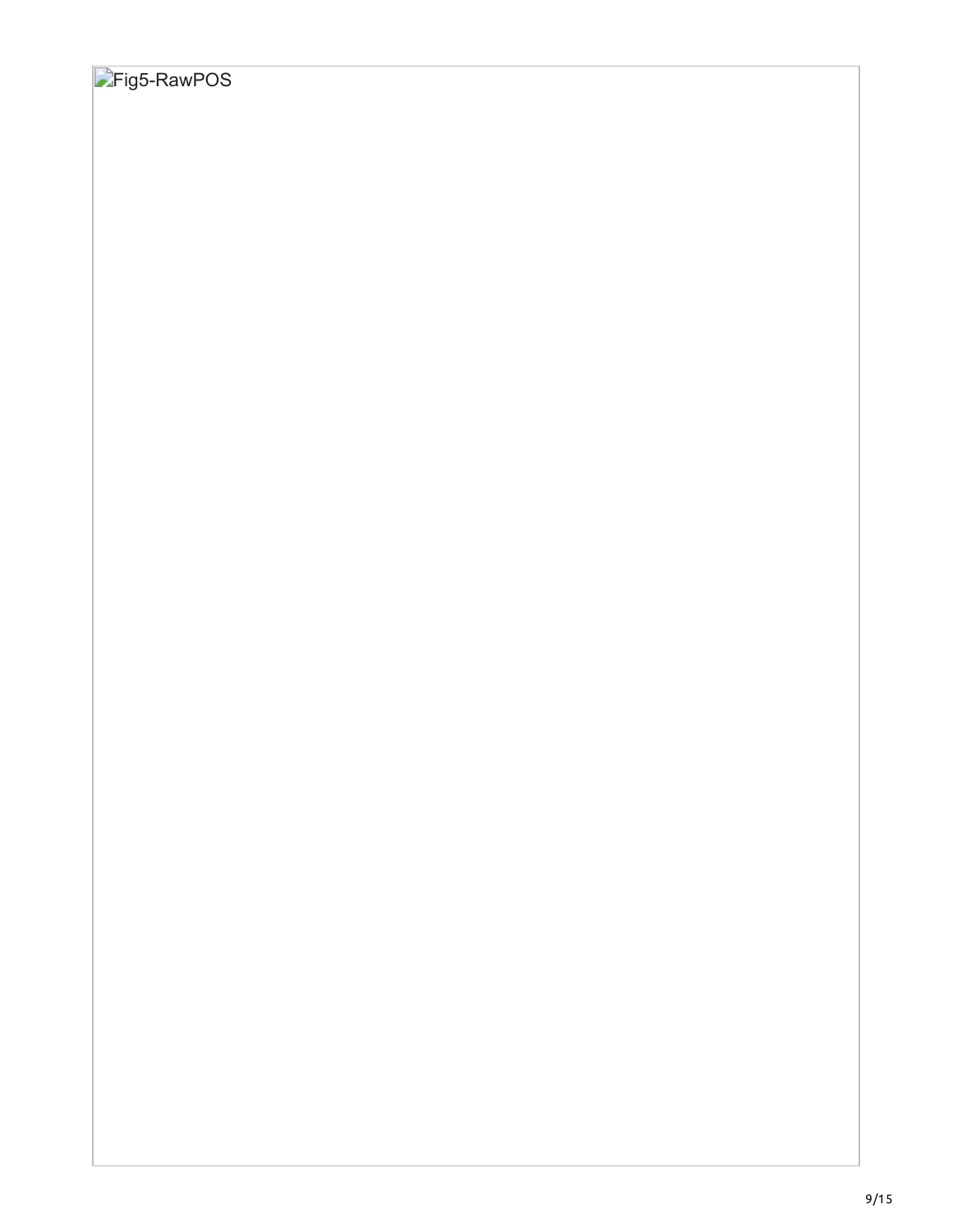The similarity between the two functions is pretty close, and can further be illustrated with the contrasting graph layout from the 2015 variant of this function at 0x40146E: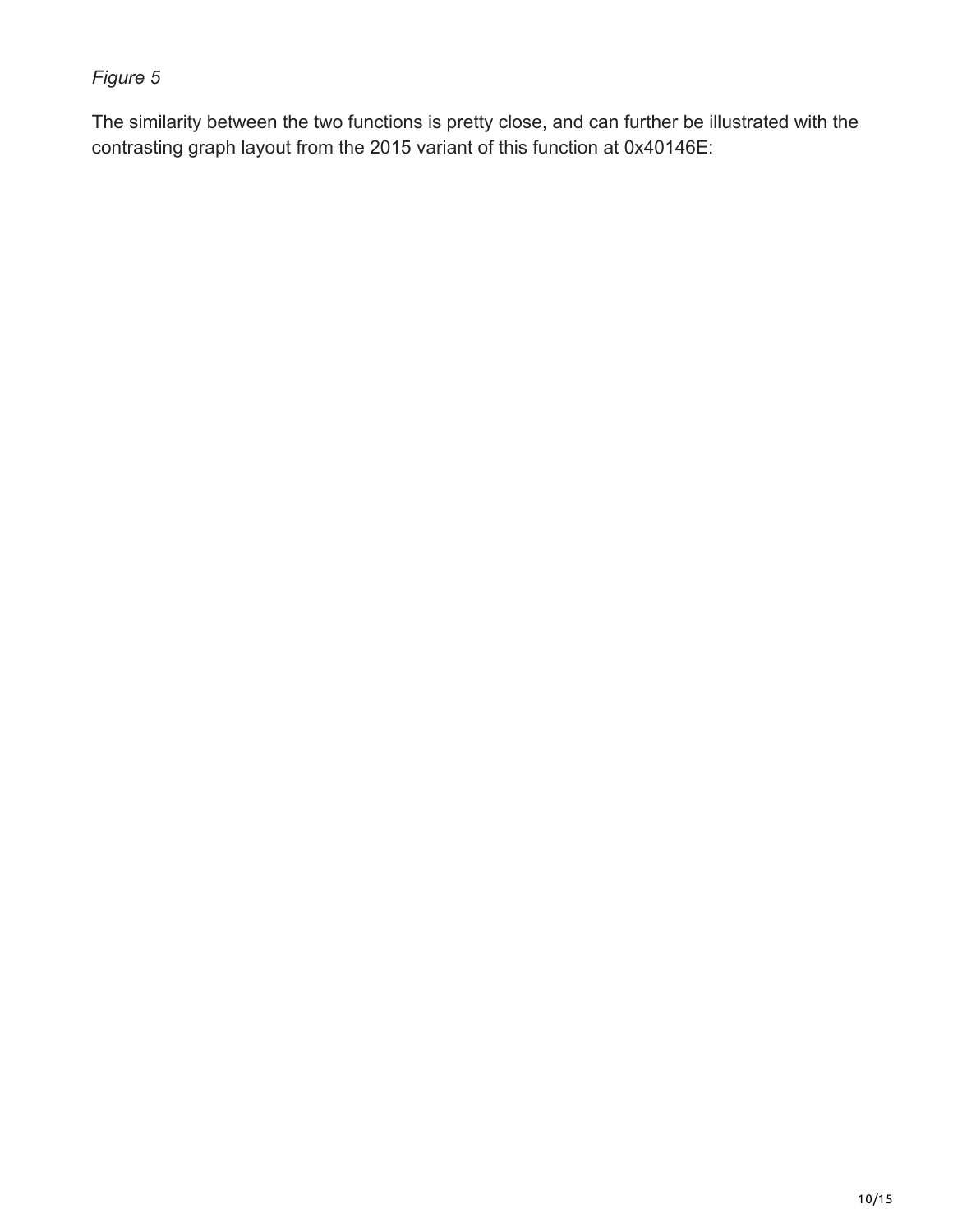## **Fig6-RawPOS**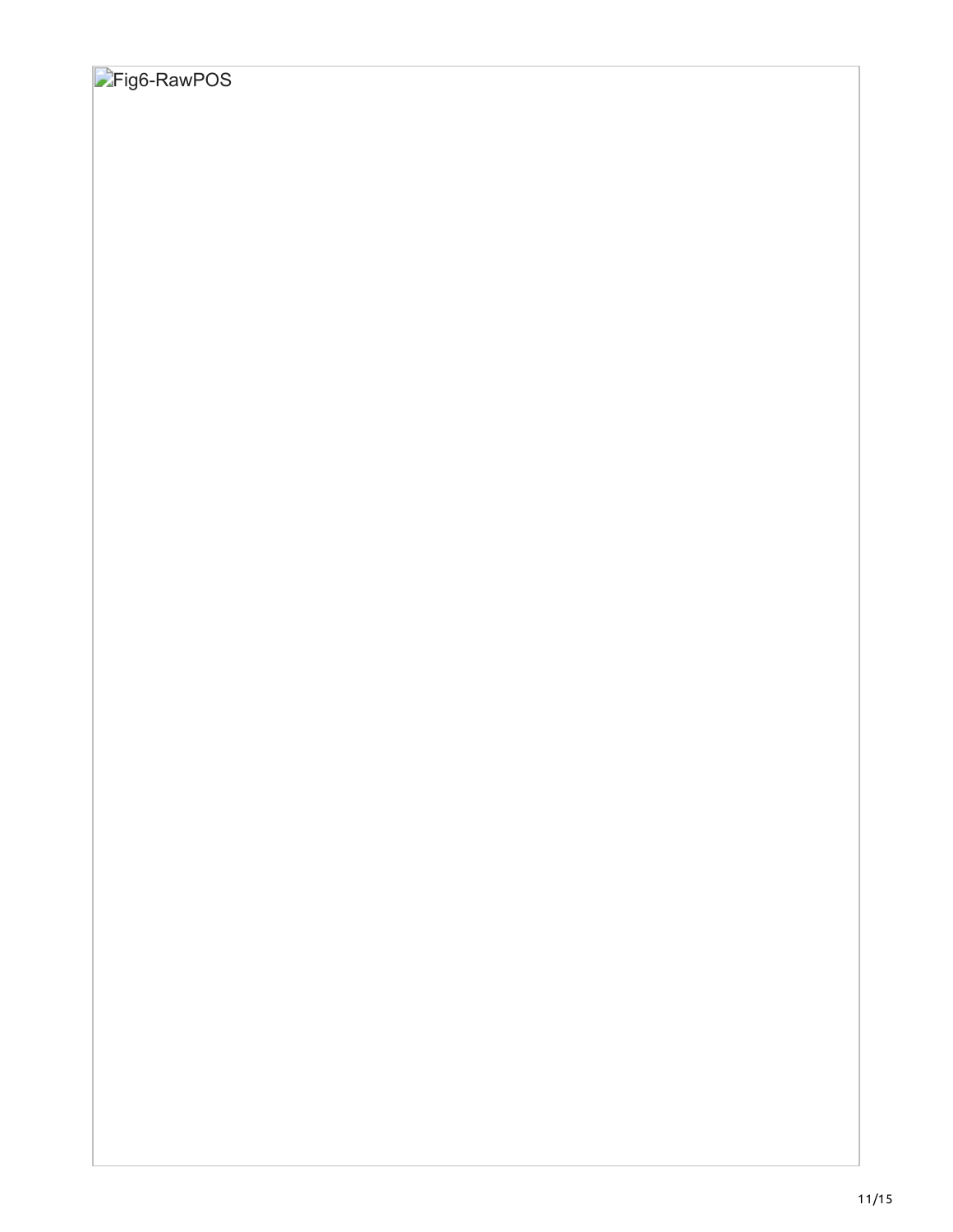**Fig7-RawPOS** 

*Figure 7*

In summary, this variant has roughly no new functionality. It has even removed some functionality, which is rare considering developers code to add features. The big question is, why would a malware author *remove* code from their newer variant? This is most likely an attempt to evade signatures, as evidenced on the code areas that changed. With this in mind, we'll now compare the string layout between the two different files.

## **String Diff**

Capturing a string diff between the two samples is accomplished by using the following code snippet in python. The first and second arguments are output from strings tools (strings.exe from sysinternals on windows boxes was used as input). Piping this string output to a file, and then supplying each of those files as command line arguments to the python script, will give you some differential analysis of the strings:

*import sys*

*with open(sys.argv[1], 'r') as f:*

 *rawpos\_newvar\_txt = f.readlines()*

*with open(sys.argv[2], 'r') as f2:*

 *rawpos\_315\_txt = f2.readlines()*

*#print("Common strings\nF1:{}\nF2:{}:\n{}".format(sys.argv[1], sys.argv[2], "".join(set(rawpos\_newvar\_txt) & set(rawpos\_315\_txt))))*

*#print("New Variant only strings\nF1:{}\nF2:{}:\n{}".format(sys.argv[1], sys.argv[2], "".join( set(rawpos\_newvar\_txt) - set(rawpos\_315\_txt))))*

*print("Old Variant only strings\nF1:{}\nF2:{}:\n{}".format(sys.argv[1], sys.argv[2], "".join(set(rawpos\_315\_txt) - set(rawpos\_newvar\_txt) )))*

This will take strings output from the two binaries and compare them using Python [sets](https://docs.python.org/3/tutorial/datastructures.html#sets). Analyzing the differences/similarities between these two sample sets, we can observe how the string literal composition has changed between variants. The print lines will give you strings that are common to both old/new variants, strings that are in the new variant only, and strings that are only in the old variant. Comparing this output between the [open](https://github.com/lukaszbb/Loki/blob/master/optional_signatures/public_crime_win_rawpos_POS.yar) [source](https://github.com/mattulm/sfiles_yara/blob/master/pos/RawPOS2015_dumper_old.yar) signatures released for this family, we notice the following differences: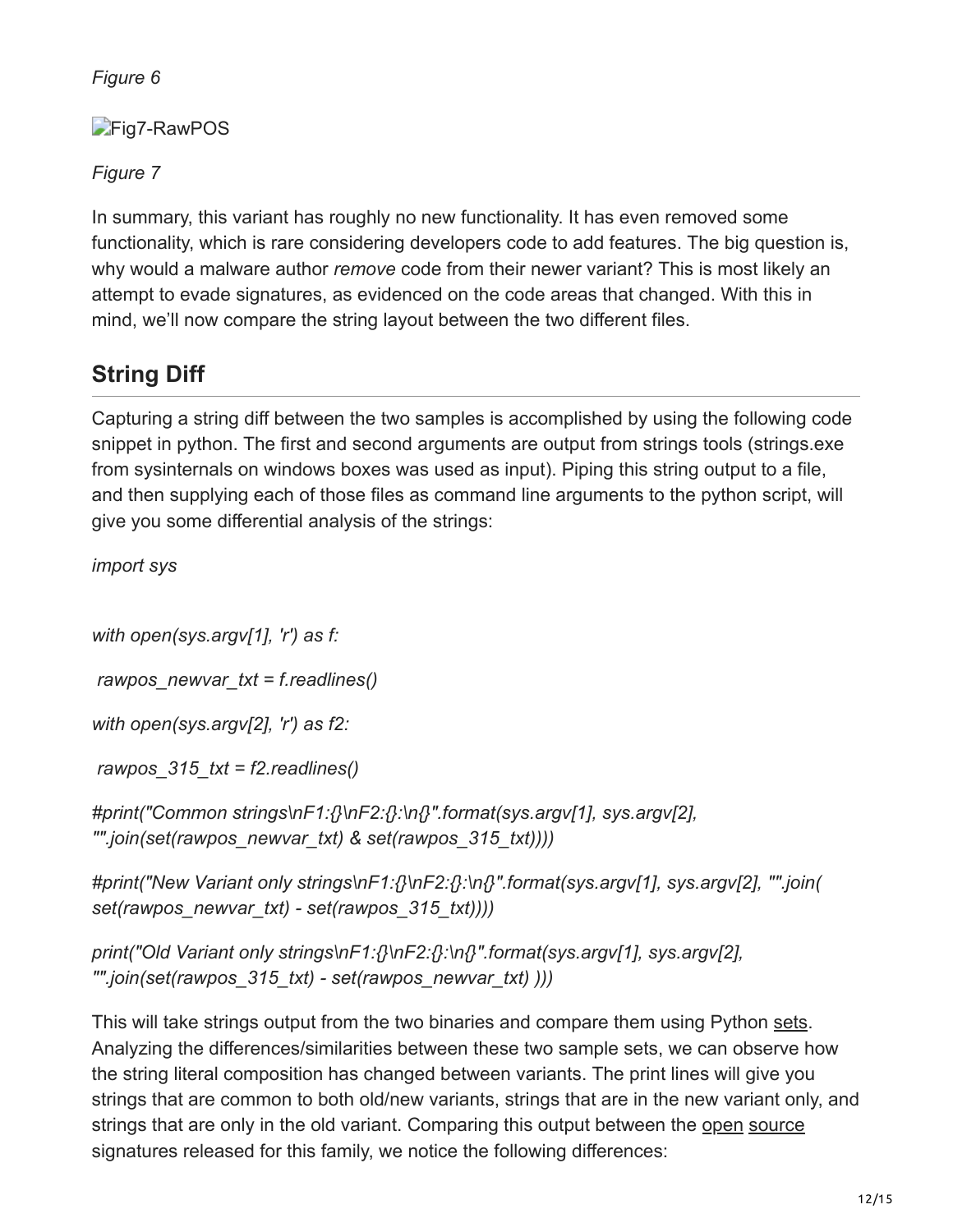#### **The regex portion seems to have changed slightly based on the open source signatures:**

"((B(([0-9]{13,16})" (oldver) "(B(([0-9]{13,16})" (newvar)

#### **The string literal for the track data has changed:**

"Found track data at %s with PID %d" (oldver) "Found some data at %s with process id %d!" (newver)

#### **The prompt for which PID to dump has changed:**

"Enter Process Id:" (oldver) "Enter PID:" (newver)

#### **The how to help strings have been removed:**

"" Dump private process memory by PID" (oldver)

#### **The extra info has been removed as well. This string was contained in the 004103A0 code that is no longer there:**

"Dumping private memory for pid %s to %s.dmp..." (oldver)

#### **The how to help strings have been removed:**

"Full private dump of all running processes" (oldver)

#### **The naming convention of the dump has changed:**

"memdump\\%s-%d.dmp" (oldver) "memdump\quota.prNam-%s-pID-%d.dmp" (newver)

#### **The command string has also been elongated to avoid this signature:**

"mkdir memdump >NUL 2>NUL" (oldver) "mkdir memdump >NUL 2>NUL" (newver)

Last, but not least, we have the presence of the following string in the new variant. It's a surprising positive note to the security community: **iknowyouwatchingthisandilikeyou.exe**

The effort required to evade these signatures that were built on string literals is rather low. Changing the amount of prints used in 40146E (old variant), removal of the help banner, and some simple string manipulation was all that was required to evade these signatures. The second open source signature has the right idea by using \$ main to generate a signature off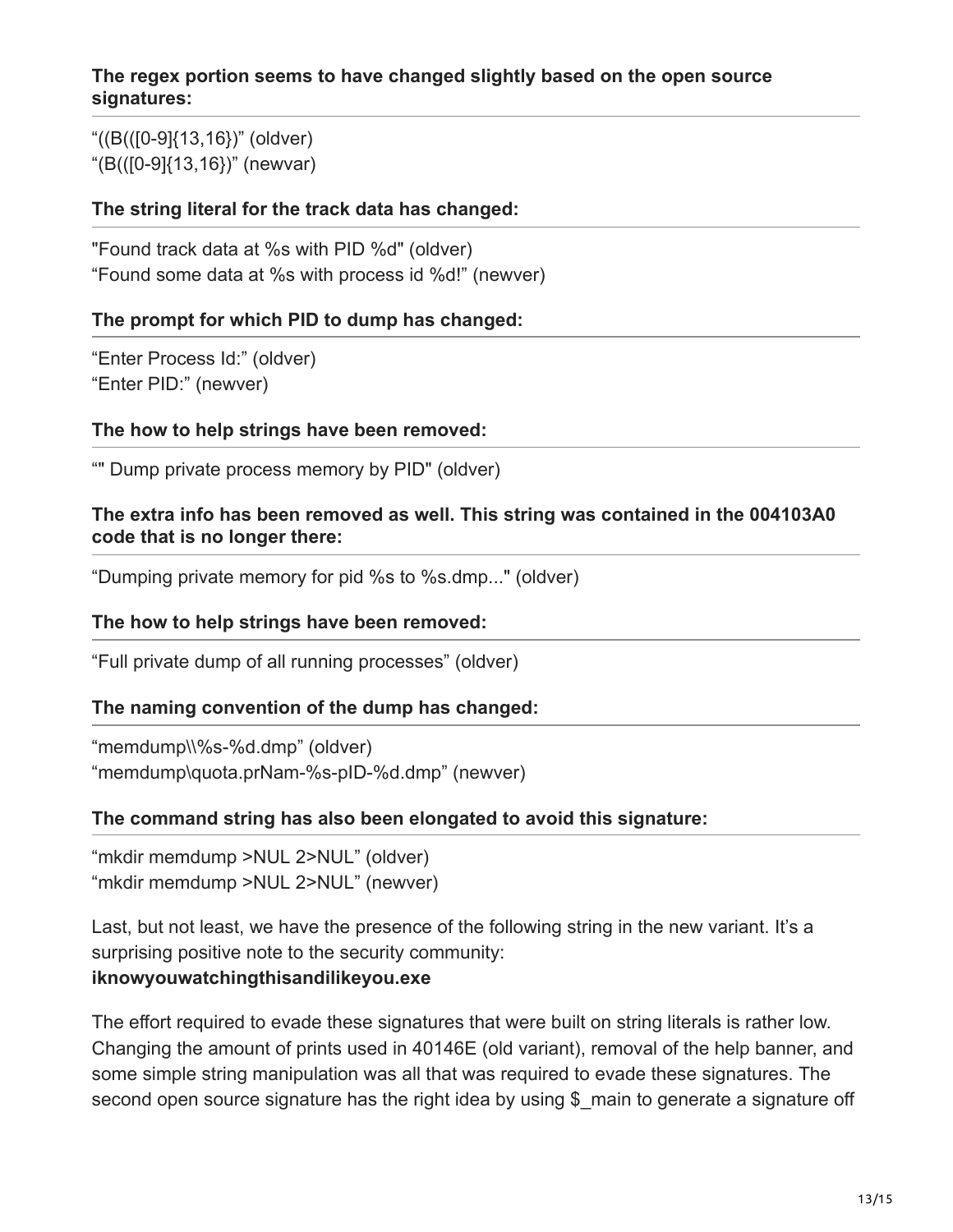the function that performs time-check, which has not changed. This still misses the mark as the function has changed, however, the signature needs adjustment to catch this version that has the time-check.

### **Conclusion**

**The above analysis shows how little effort has to be invested to bypass signaturebased technologies.** This shows that malware with roughly the same functional capabilities can adopt minor tweaks and evade legacy AV vendors.

Relying on signature-based detection mechanisms as a core component of your security stack can lull one into a false sense of security. The alerts will be generated on variants that are known/documented and won't be future-proofed for any similar familial variants post signature deployment. The level of development effort that this author had to commit to avoid this signature has been shown to be pretty low.

### **Yara File:**

rule RawPOS\_dumper

{

meta:

author = "Cylance Inc."

date = "2017-01-24"

description = "Used to detect all RawPOS RAM dumper(s)"

strings:

\$time func =  $\{ 55 8b$  ec 81 c4 ?? ?? ?? ?? 53 56 57 8b ?? ?? 8b ?? ?? 6a 00 e8 ?? ?? ?? ?? 59 a3 ?? ?? ?? ?? 6a 00 e8 ?? ?? ?? ?? 59 3d ?? ?? ?? ?? 7e ?? 33 c0 e9 ?? ?? ?? ??}

\$enum\_proc\_func = { 55 8b ec 81 c4 ?? ?? ?? ?? 50 81 c4 ?? ?? ?? ?? 53 56 57 be c8 b9 42 00 8d ?? ?? ?? ?? ?? b9 41 00 00 00 f3 ?? 8d ?? ?? 50 68 a0 0f 00 00 8d ?? ?? ?? ?? ?? 52 e8 ?? ?? ?? ?? 85 c0 0f ?? ?? ?? ?? ??}

 \$open\_proc\_func = { 8b f0 85 f6 0f ?? ?? ?? ?? ?? 8d ?? ?? 50 6a 04 8d ?? ?? 52 56 e8 ?? ?? ?? ?? 85 c0 74 ?? 68 04 01 00 00 8d ?? ?? ?? ?? ?? 51 ff ?? ?? 56 e8 ?? ?? ?? ?? 56 e8 ?? ?? ?? ??}

condition: